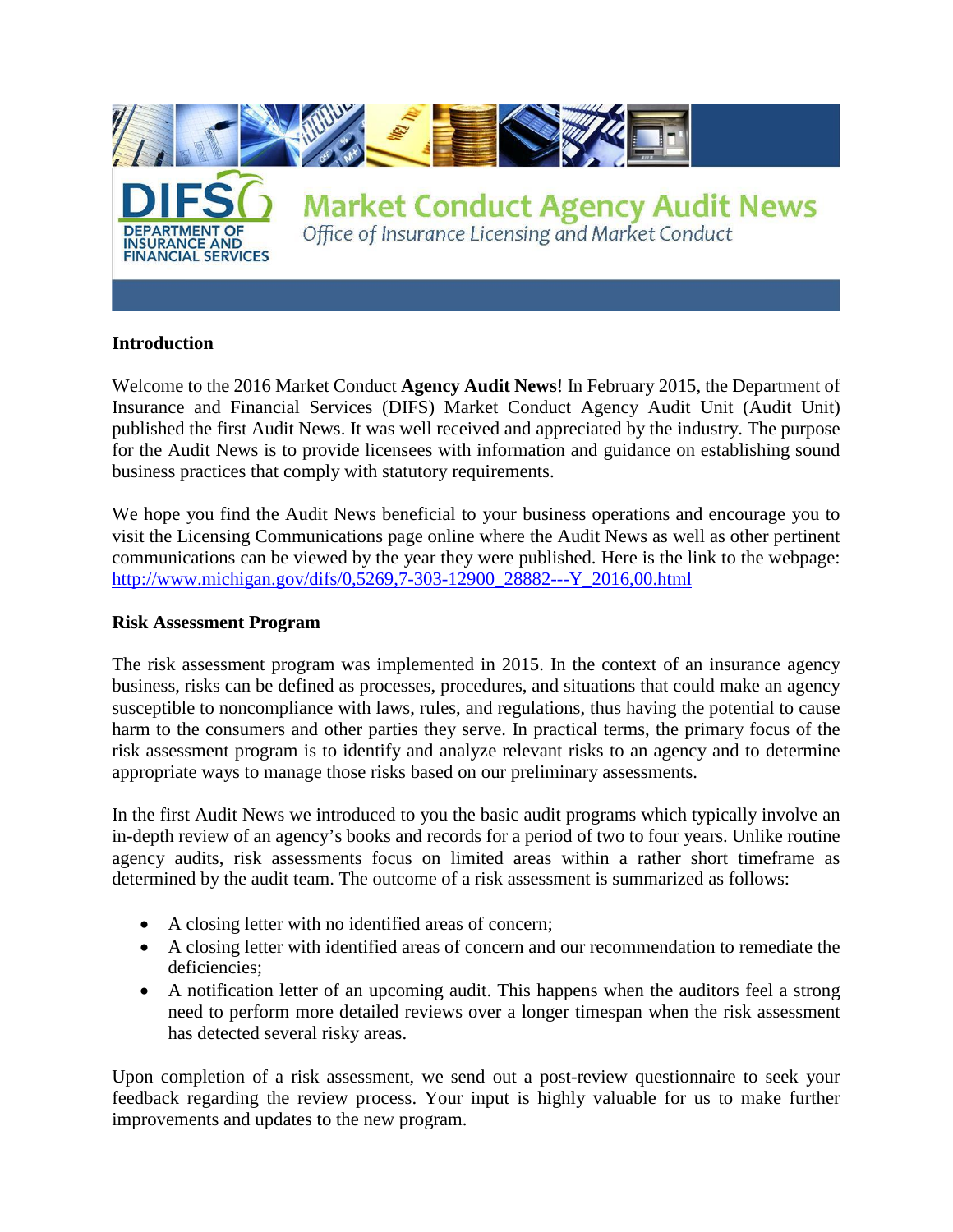DIFS has identified a number of statutory violations and/or structural weaknesses in some of the risk assessments including, but not limited to, lack of segregation of duties, unappointed and unlicensed activities, and lack of separation of fiduciary funds and the agency operating accounts.

Though some of the aforementioned scenarios do not necessarily constitute direct violations of the Code, the auditors will bring them to your attention and make recommendations to assist your agency in improving business practices. Further, DIFS has published an "Insurance Agency Best Practices" document that provides guidance for agency operations. Please take a few minutes to review the document at [http://www.michigan.gov/difs/0,5269,7-303-12902\\_56869---,00.html.](http://www.michigan.gov/difs/0,5269,7-303-12902_56869---,00.html)

## **Unappointed Activity**

While conducting risk assessments and audits the Audit Unit has detected instances where agencies and/or affiliated producers do not have direct appointments with insurers. This constitutes a violation of *[MCL Section 500.1208a\(1\) & \(2\)](http://www.legislature.mi.gov/(S(ozz3r33t2fvh0ak4u4lr2sth))/mileg.aspx?page=getObject&objectName=mcl-500-1208a)* of the Michigan Insurance Code (Code). The Code is specific in stating that:

"An insurance producer shall not act as an agent of an insurer unless the insurance producer becomes an appointed agent of that insurer."

The responsibility of ensuring proper appointments with *ALL* insurers rests not only on the insurers, but also on the agency. An agency may not receive its appointment until an affiliated individual producer is licensed for the identical qualification and is appointed by the same insurer. A notice of appointment for the qualifications held by the producer must be electronically filed with the licensing department by the insurer, within 15 days from the date the first application is submitted or an agency contract is executed, whichever is sooner. Appointments are filed electronically by the insurer through the National Insurance Producer Registry (NIPR) at: [http://nipr.com/.](http://nipr.com/)

A licensed agency in Michigan should have an established procedure to ensure that their licensing information is up-to-date. This procedure should include verifying your agency information including licensure, appointments, affiliations, address, and other contact information, on the DIFS website at <http://difs.state.mi.us/locators?searchtype=InsAgency>. Making sure your licensing information is up-to-date with DIFS is a requirement in the Code.

## **DIFS Insurance Appointments Bulletin**

DIFS issued Bulletin 2015-11-INS titled "Insurance Producer Appointments" on April 14, 2015 to provide guidance to licensed producers as to when an appointment is required. Any producer who sells, solicits, or negotiates a contract of insurance on behalf of the insurer is required to have an appointment. The Bulletin provides a list of circumstances in which a producer must be appointed to act as an agent on behalf of the insurer. Please take the time to review the Bulletin at [http://www.michigan.gov/documents/difs/Bulletin\\_2015-11-INS\\_487070\\_7.pdf](http://www.michigan.gov/documents/difs/Bulletin_2015-11-INS_487070_7.pdf) and ensure your agency is in compliance with the Code. Any questions regarding whether an appointment is needed may be directed to the Agency Audit Unit at 877-999-6442.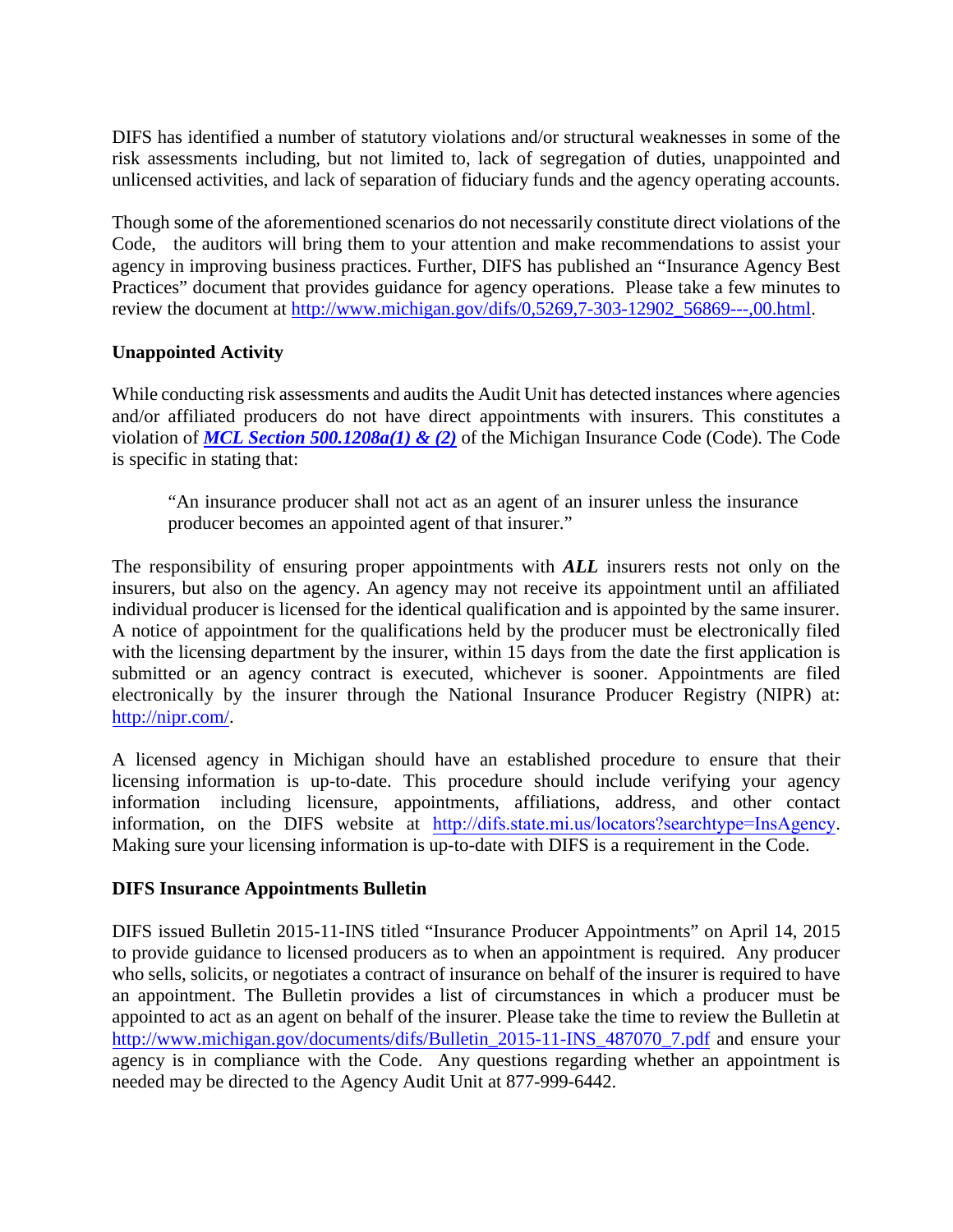# **Information Regarding Maintaining a Current Agency License**

Producers are required under **[MCL 500.1238\(1\)](http://www.legislature.mi.gov/(S(ehh4ms3w0xqn0lxktecqq3sl))/mileg.aspx?page=getObject&objectName=mcl-500-1238)** to update their mailing and electronic mailing address with DIFS within 30 days of any change. Individual producers may change their addresses electronically at *[www.nipr.com](http://www.nipr.com/)*. Agencies can now change their addresses via the new portal *[Insurance Licensing Online Services](http://www.michigan.gov/difs/0,5269,7-303-22535_74724-370770--,00.html) (ILOS)*.

An agency must maintain a designated responsible licensed producer (DRLP) in order for the agency license to remain active. Additionally, agencies must affiliate owners, officers, directors, partners, LLC member or manager, and producers working for the agency. Utilize the new portal *[ILOS](http://www.michigan.gov/difs/0,5269,7-303-22535_74724-370770--,00.html)* to update the agency DRLP and affiliate information (addition and cancellation).

Agencies operating in any office location other than the primary location must register each branch office location using the *[FIS 2268 Branch Office Registration or Cancellation](http://www.michigan.gov/documents/lara/FIS_2268__Branch_Office_Registration_form_1-13_407288_7.pdf)* form.

More information about requirements for maintaining a current agency license may be viewed at the *[Producer Agency Licensing webpage](http://www.michigan.gov/difs/0,5269,7-303-22535_23031---,00.html)*.

## **Surplus Lines Tax Filings – For Surplus Lines Licensees Only**

The Audit Unit is designated by the Director to collect and monitor statutory surplus lines taxes and regulatory fees on insurance business placed with nonadmitted insurers. DIFS has mandated surplus lines taxes and fees submitted by all surplus lines licensees, foreign risk retention groups, and purchasing groups be reported and paid electronically via the NAIC OPTins system. Please see Bulletin 2015-09-INS, Mandatory Use of NAIC OPTins issued March 23, 2015 for more details: [http://www.michigan.gov/documents/difs/Bulletin\\_2015-09-INS\\_484989\\_7.pdf.](http://www.michigan.gov/documents/difs/Bulletin_2015-09-INS_484989_7.pdf)

Last October, we updated the OPTins semiannual tax form with specific instructions in order to better assist tax filers in completing the OPTins filings. In this newsletter, we will include a selection of frequently received inquiries from the tax filers regarding the semiannual tax forms.

- **Zero Reports** It is requested that all surplus lines licensees file zero reports with DIFS through OPTins when no business is written during the semiannual period, or when all collected taxes are forwarded to a third party to remit to DIFS. Individual producers do not need to file separate zero reports with DIFS if reports are filed under the agency with which they are affiliated.
- **Tax Credits** DIFS does not have the statutory authority to issue a refund of surplus lines taxes that have been collected, but does allow credits to be claimed on cancelled business with supporting documentation. There are two line items on the "Semi-Annual Licensee Form" tab in the tax form designated for credits claimed during a semiannual period. Line 30 captures cancelled premiums as a result of mid-term cancellations, premium adjustments, or any other scenarios causing reduction in premium amounts which incurred during the current reporting period. The total amount entered on line 30 should match the total amount of credit premiums reported by policy on the Page 2 tab. Further, line 31 allows tax payers to use any unused credits carried forward from prior tax periods.
- **Effective Date and Invoice Date** In addition to the "Policy Transaction Effective Date", a separate column "Invoice Date" is now inserted on Page 2 in the current semiannual tax form.